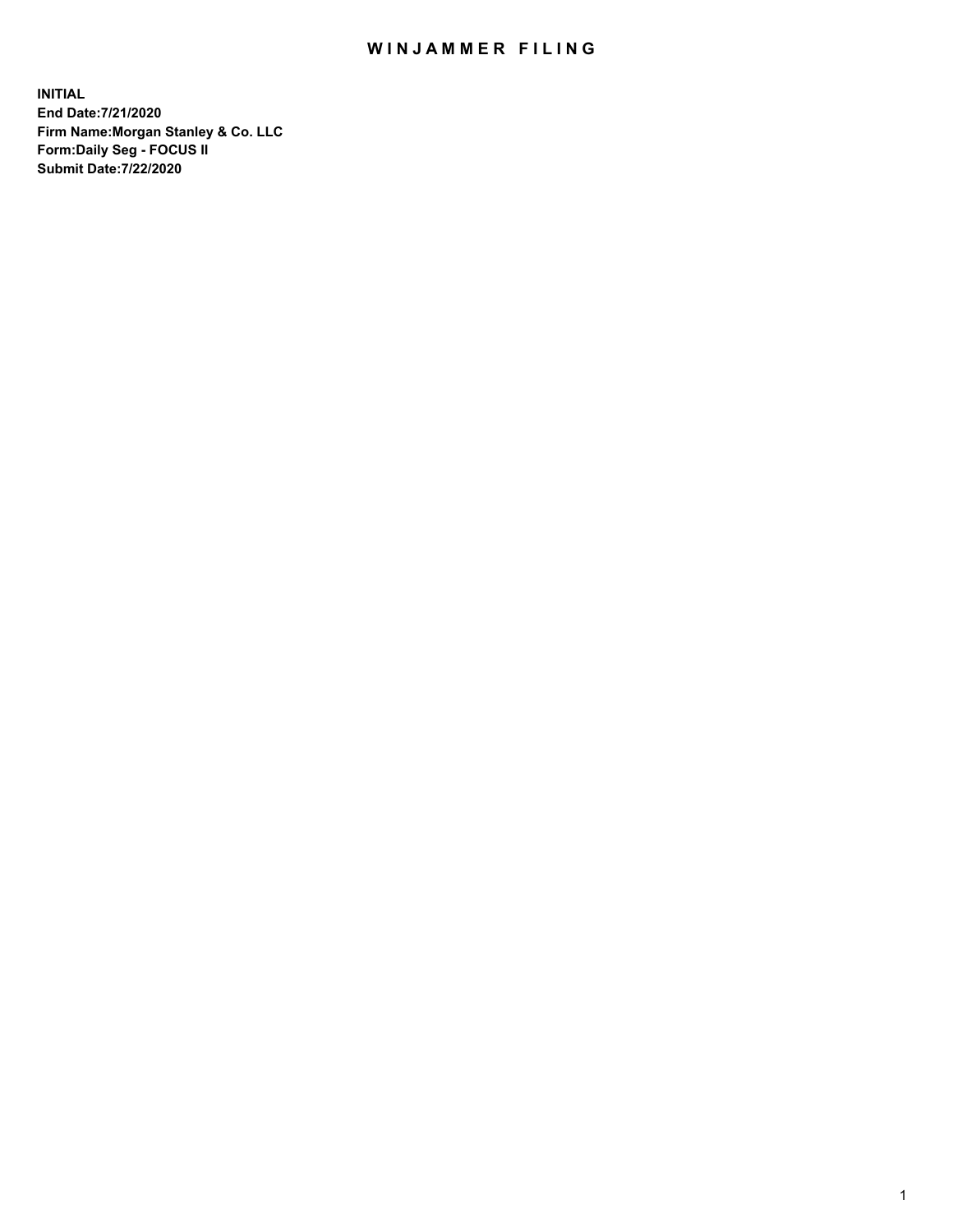**INITIAL End Date:7/21/2020 Firm Name:Morgan Stanley & Co. LLC Form:Daily Seg - FOCUS II Submit Date:7/22/2020 Daily Segregation - Cover Page**

| Name of Company                                                                                                                                                                                                                                                                                                                | Morgan Stanley & Co. LLC                                |
|--------------------------------------------------------------------------------------------------------------------------------------------------------------------------------------------------------------------------------------------------------------------------------------------------------------------------------|---------------------------------------------------------|
| <b>Contact Name</b>                                                                                                                                                                                                                                                                                                            | <b>Ikram Shah</b>                                       |
| <b>Contact Phone Number</b>                                                                                                                                                                                                                                                                                                    | 212-276-0963                                            |
| <b>Contact Email Address</b>                                                                                                                                                                                                                                                                                                   | Ikram.shah@morganstanley.com                            |
| FCM's Customer Segregated Funds Residual Interest Target (choose one):<br>a. Minimum dollar amount: ; or<br>b. Minimum percentage of customer segregated funds required:% ; or<br>c. Dollar amount range between: and; or<br>d. Percentage range of customer segregated funds required between:% and%.                         | 235,000,000<br><u>0</u><br><u>00</u><br><u>00</u>       |
| FCM's Customer Secured Amount Funds Residual Interest Target (choose one):<br>a. Minimum dollar amount: ; or<br>b. Minimum percentage of customer secured funds required:%; or<br>c. Dollar amount range between: and; or<br>d. Percentage range of customer secured funds required between:% and%.                            | 140,000,000<br><u>0</u><br><u>0 0</u><br>0 <sub>0</sub> |
| FCM's Cleared Swaps Customer Collateral Residual Interest Target (choose one):<br>a. Minimum dollar amount: ; or<br>b. Minimum percentage of cleared swaps customer collateral required:% ; or<br>c. Dollar amount range between: and; or<br>d. Percentage range of cleared swaps customer collateral required between:% and%. | 92,000,000<br><u>0</u><br><u>00</u><br>00               |

Attach supporting documents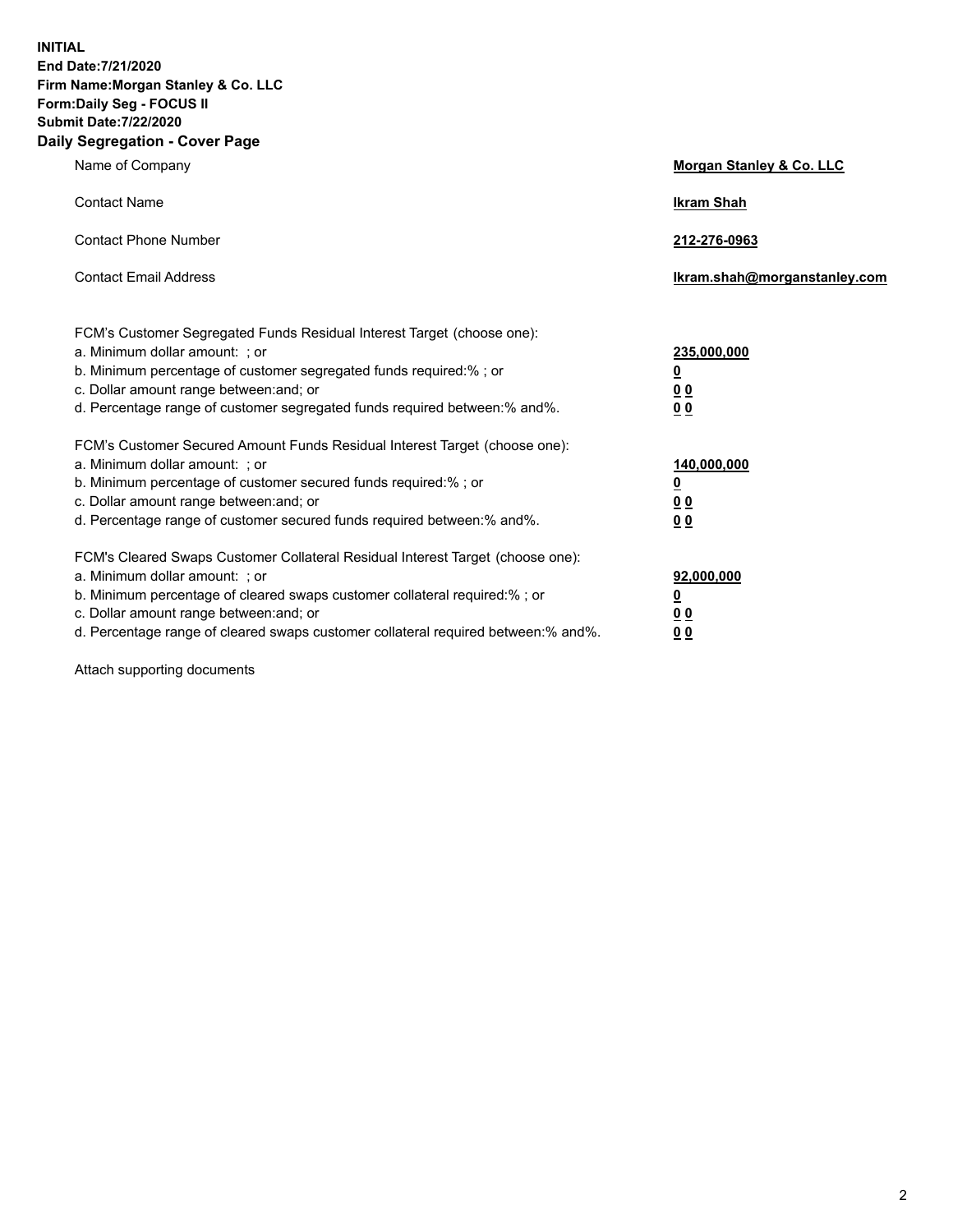## **INITIAL End Date:7/21/2020 Firm Name:Morgan Stanley & Co. LLC Form:Daily Seg - FOCUS II Submit Date:7/22/2020 Daily Segregation - Secured Amounts** Foreign Futures and Foreign Options Secured Amounts Amount required to be set aside pursuant to law, rule or regulation of a foreign government or a rule of a self-regulatory organization authorized thereunder 1. Net ledger balance - Foreign Futures and Foreign Option Trading - All Customers A. Cash **4,063,792,994** [7315] B. Securities (at market) **3,090,399,799** [7317] 2. Net unrealized profit (loss) in open futures contracts traded on a foreign board of trade **611,878,805** [7325] 3. Exchange traded options a. Market value of open option contracts purchased on a foreign board of trade **9,243,927** [7335] b. Market value of open contracts granted (sold) on a foreign board of trade **-15,854,992** [7337] 4. Net equity (deficit) (add lines 1. 2. and 3.) **7,759,460,533** [7345] 5. Account liquidating to a deficit and account with a debit balances - gross amount **36,284,806** [7351] Less: amount offset by customer owned securities **-34,943,014** [7352] **1,341,792** 6. Amount required to be set aside as the secured amount - Net Liquidating Equity Method (add lines 4 and 5) 7. Greater of amount required to be set aside pursuant to foreign jurisdiction (above) or line 6. FUNDS DEPOSITED IN SEPARATE REGULATION 30.7 ACCOUNTS 1. Cash in banks A. Banks located in the United States **501,830,905** [7500] B. Other banks qualified under Regulation 30.7 **749,890,647** [7520] **1,251,721,552** 2. Securities A. In safekeeping with banks located in the United States **390,722,409** [7540] B. In safekeeping with other banks qualified under Regulation 30.7 **0** [7560] **390,722,409** [7570] 3. Equities with registered futures commission merchants A. Cash **16,399,245** [7580] B. Securities **0** [7590] C. Unrealized gain (loss) on open futures contracts **2,907,476** [7600] D. Value of long option contracts **0** [7610] E. Value of short option contracts **0** [7615] **19,306,721** [7620] 4. Amounts held by clearing organizations of foreign boards of trade A. Cash **0** [7640] B. Securities **0** [7650] C. Amount due to (from) clearing organization - daily variation **0** [7660] D. Value of long option contracts **0** [7670] E. Value of short option contracts **0** [7675] **0** [7680] 5. Amounts held by members of foreign boards of trade A. Cash **3,013,108,563** [7700] B. Securities **2,699,677,390** [7710] C. Unrealized gain (loss) on open futures contracts **608,971,329** [7720] D. Value of long option contracts **9,243,927** [7730] E. Value of short option contracts **-15,854,992** [7735] **6,315,146,217** 6. Amounts with other depositories designated by a foreign board of trade **0** [7760]

- 7. Segregated funds on hand **0** [7765]
- 8. Total funds in separate section 30.7 accounts **7,976,896,899** [7770]
- 9. Excess (deficiency) Set Aside for Secured Amount (subtract line 7 Secured Statement Page 1 from Line 8)
- 10. Management Target Amount for Excess funds in separate section 30.7 accounts **140,000,000** [7780]
- 11. Excess (deficiency) funds in separate 30.7 accounts over (under) Management Target **76,094,574** [7785]

**0** [7305]

[7354] **7,760,802,325** [7355]

**7,760,802,325** [7360]

[7530]

[7740] **216,094,574** [7380]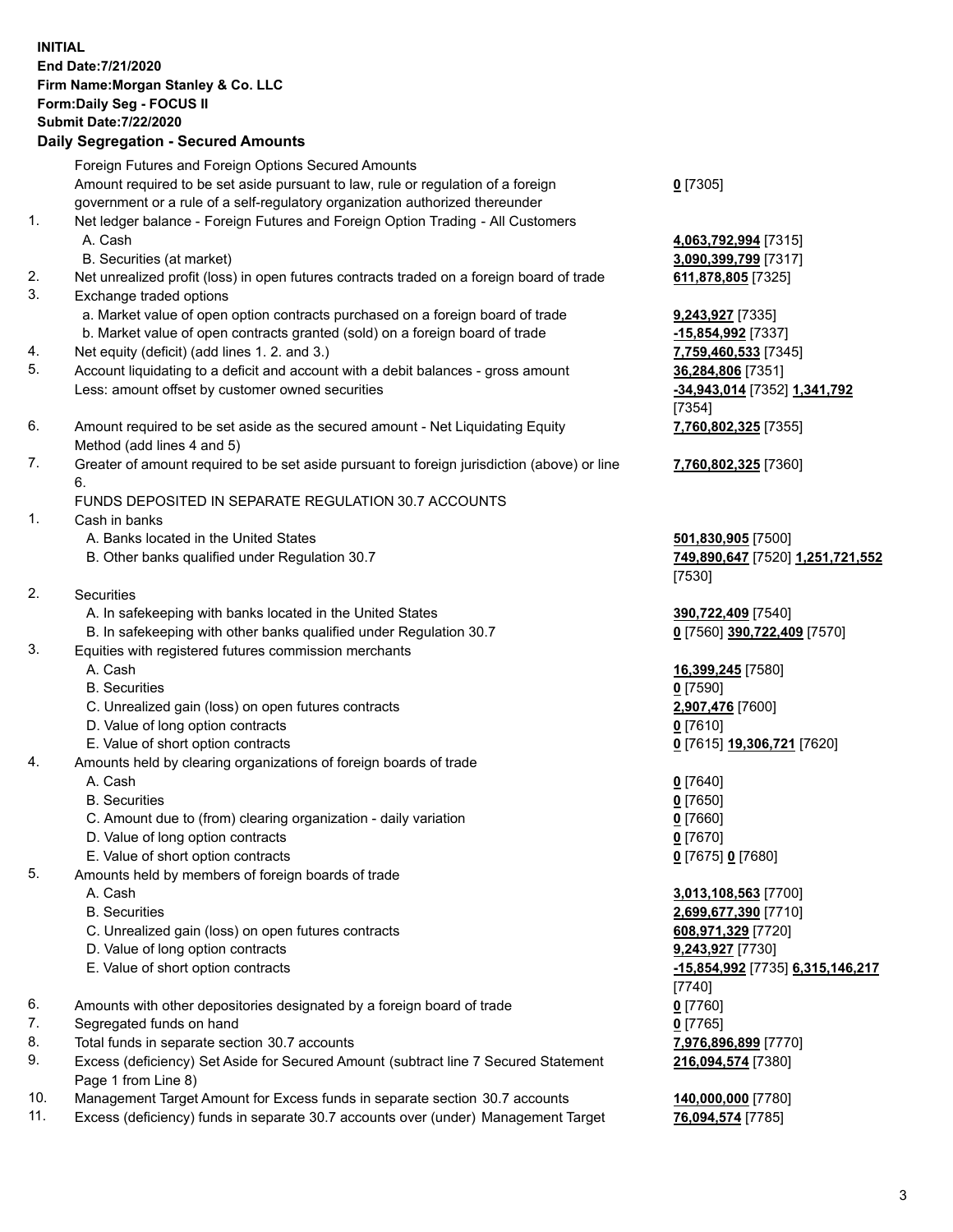**INITIAL End Date:7/21/2020 Firm Name:Morgan Stanley & Co. LLC Form:Daily Seg - FOCUS II Submit Date:7/22/2020 Daily Segregation - Segregation Statement** SEGREGATION REQUIREMENTS(Section 4d(2) of the CEAct) 1. Net ledger balance A. Cash **14,057,771,215** [7010] B. Securities (at market) **8,195,891,077** [7020] 2. Net unrealized profit (loss) in open futures contracts traded on a contract market **3,277,376,414** [7030] 3. Exchange traded options A. Add market value of open option contracts purchased on a contract market **498,161,255** [7032] B. Deduct market value of open option contracts granted (sold) on a contract market **-381,317,980** [7033] 4. Net equity (deficit) (add lines 1, 2 and 3) **25,647,881,981** [7040] 5. Accounts liquidating to a deficit and accounts with debit balances - gross amount **136,869,128** [7045] Less: amount offset by customer securities **-136,385,241** [7047] **483,887** [7050] 6. Amount required to be segregated (add lines 4 and 5) **25,648,365,868** [7060] FUNDS IN SEGREGATED ACCOUNTS 7. Deposited in segregated funds bank accounts A. Cash **4,747,217,662** [7070] B. Securities representing investments of customers' funds (at market) **0** [7080] C. Securities held for particular customers or option customers in lieu of cash (at market) **883,705,079** [7090] 8. Margins on deposit with derivatives clearing organizations of contract markets A. Cash **12,977,627,313** [7100] B. Securities representing investments of customers' funds (at market) **0** [7110] C. Securities held for particular customers or option customers in lieu of cash (at market) **7,312,185,998** [7120] 9. Net settlement from (to) derivatives clearing organizations of contract markets **-18,887,522** [7130] 10. Exchange traded options A. Value of open long option contracts **498,161,255** [7132] B. Value of open short option contracts **-381,317,980** [7133] 11. Net equities with other FCMs A. Net liquidating equity **15,229,305** [7140] B. Securities representing investments of customers' funds (at market) **0** [7160] C. Securities held for particular customers or option customers in lieu of cash (at market) **0** [7170] 12. Segregated funds on hand **0** [7150] 13. Total amount in segregation (add lines 7 through 12) **26,033,921,110** [7180] 14. Excess (deficiency) funds in segregation (subtract line 6 from line 13) **385,555,242** [7190] 15. Management Target Amount for Excess funds in segregation **235,000,000** [7194]

16. Excess (deficiency) funds in segregation over (under) Management Target Amount Excess

**150,555,242** [7198]